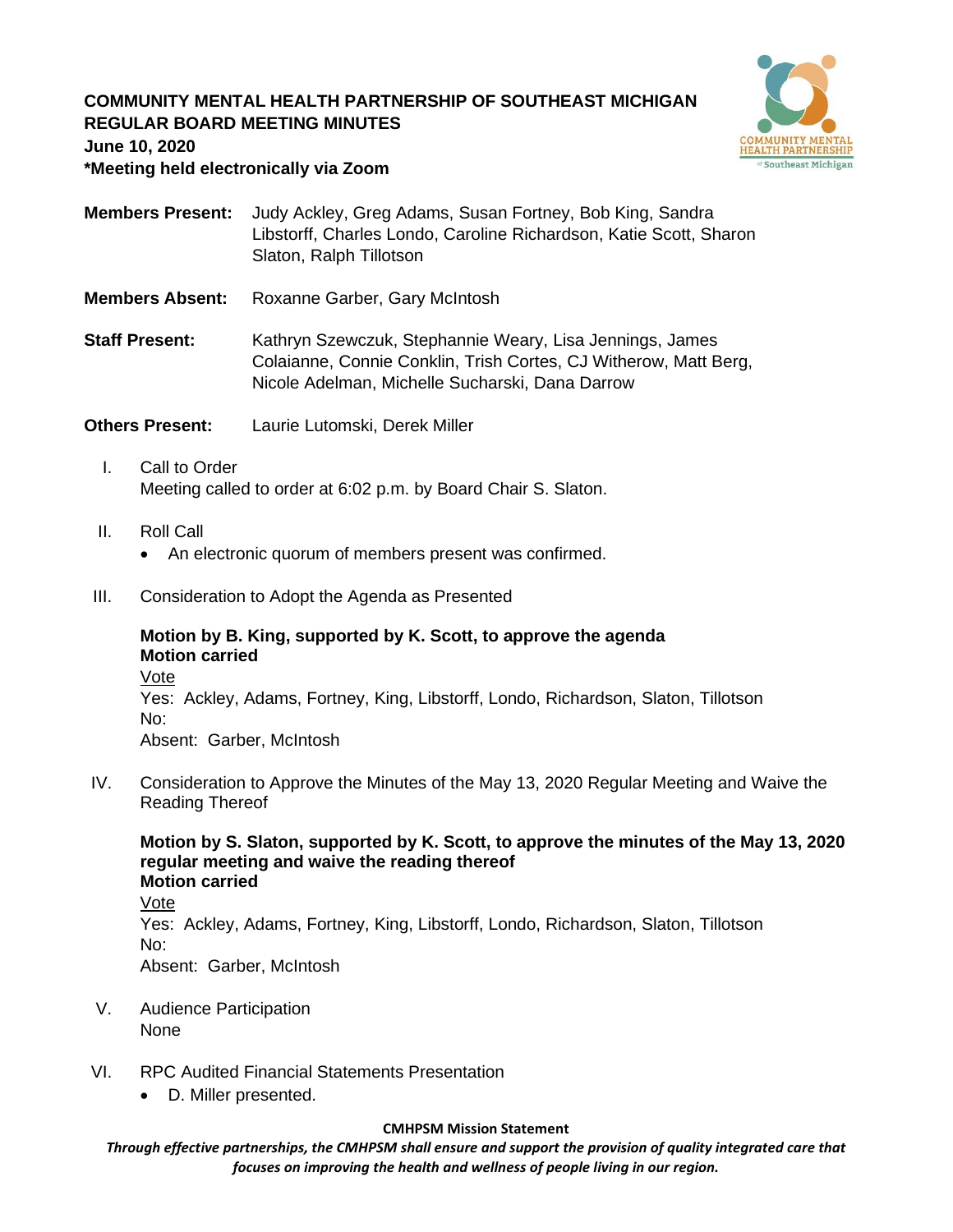- Report is an unqualified opinion.
- VII. Old Business
	- a. June Finance Report FY20 as of April  $30<sup>th</sup>$ 
		- M. Berg presented. Discussion followed.
	- b. FY17-20 Strategic Outcomes Report
		- J. Colaianne presented a wrap-up of the FY17-20 strategic plan.
		- The strategic plan for FY21-23 will be presented at the July board meeting.

## VIII. New Business

a. Board Action Request

Consideration to approve the CEO to execute the presented Contract amendments as presented Motion by S. Fortney, supported by S. Libstorff, to approve the CEO to execute the presented contract amendments as presented Motion carried Vote Yes: Ackley, Adams, Fortney, King, Libstorff, Londo, Richardson, Slaton, Tillotson No: Absent: Garber, McIntosh

- IX. Lenawee Letter re: CEO Review
	- The Board discussed the recent communication from the Lenawee CMH Board to the Regional Board.
	- The Board discussed next steps going forward for the CEO evaluation process.
	- The next review will take place in April 2021, per the CEO contract.
	- The Board will select a new CEO Evaluation Committee in January of 2021.
	- The Board will determine which tool to use: the tool from the 2020 review, or something different.
	- S. Slaton will contact Lisa Berry-Bobovski (former Evaluation Committee Chair) for information about tool that was used in previous CEO evaluations.
	- G. Adams will contact the 4 CMH boards to determine how they evaluate their directors to help inform the Regional Board's process.
	- The CEO evaluation discussion will continue next month.
	- Board members should also bring suggestions regarding feedback, goals for improvement, etc. to the July meeting.
	- The Board agreed they would like training on the Open Meetings Act from the PIHP's law firm.
- X. Reports to the CMHPSM Board
	- a. Report from the SUD Oversight Policy Board (OPB)
		- The Board received the OPB's recent meeting minutes for review.
		- A temporary representative from the OPB should start to attend the Regional Board meetings soon, while a search continues for a permanent OPB representative.
	- b. CEO Report to the Board

### **CMHPSM Mission Statement**

*Through effective partnerships, the CMHPSM shall ensure and support the provision of quality integrated care that focuses on improving the health and wellness of people living in our region.*